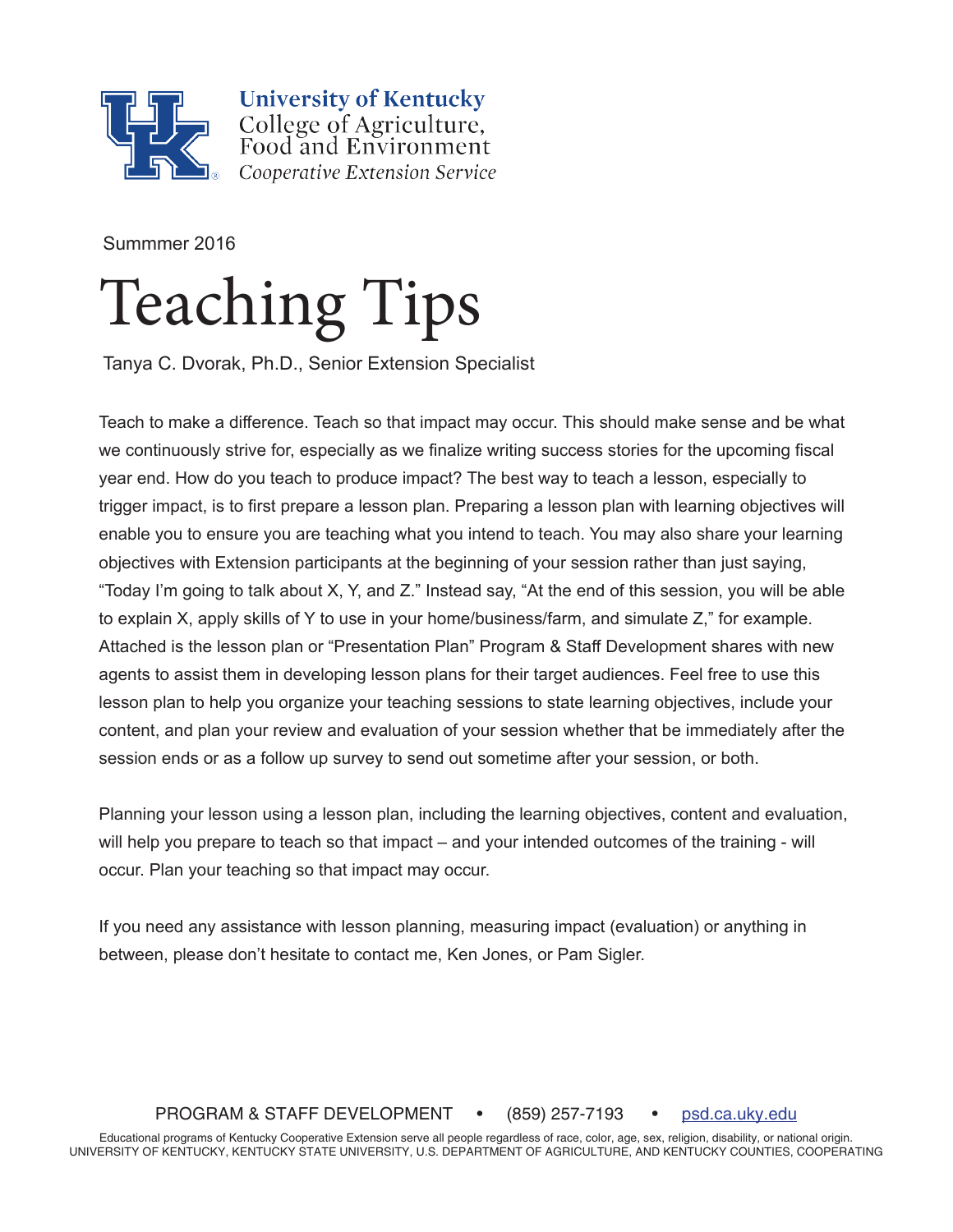## Presentation Plan

Topic/Plan of Work:

Content: *Subject matter/ key terms*

Target audience:

Goals: *Outcome*

Objectives: Performance, behavior

**S**pecific **M**easurable **A**chievable **R**ealistic **T**ime

Materials and equipment

Introduction: *Focus on goal and objective*

Development or Key Point:

*Explanation or demonstration*



University of Kentucky<br>College of Agriculture,<br>Food and Environment Cooperative Extension Service